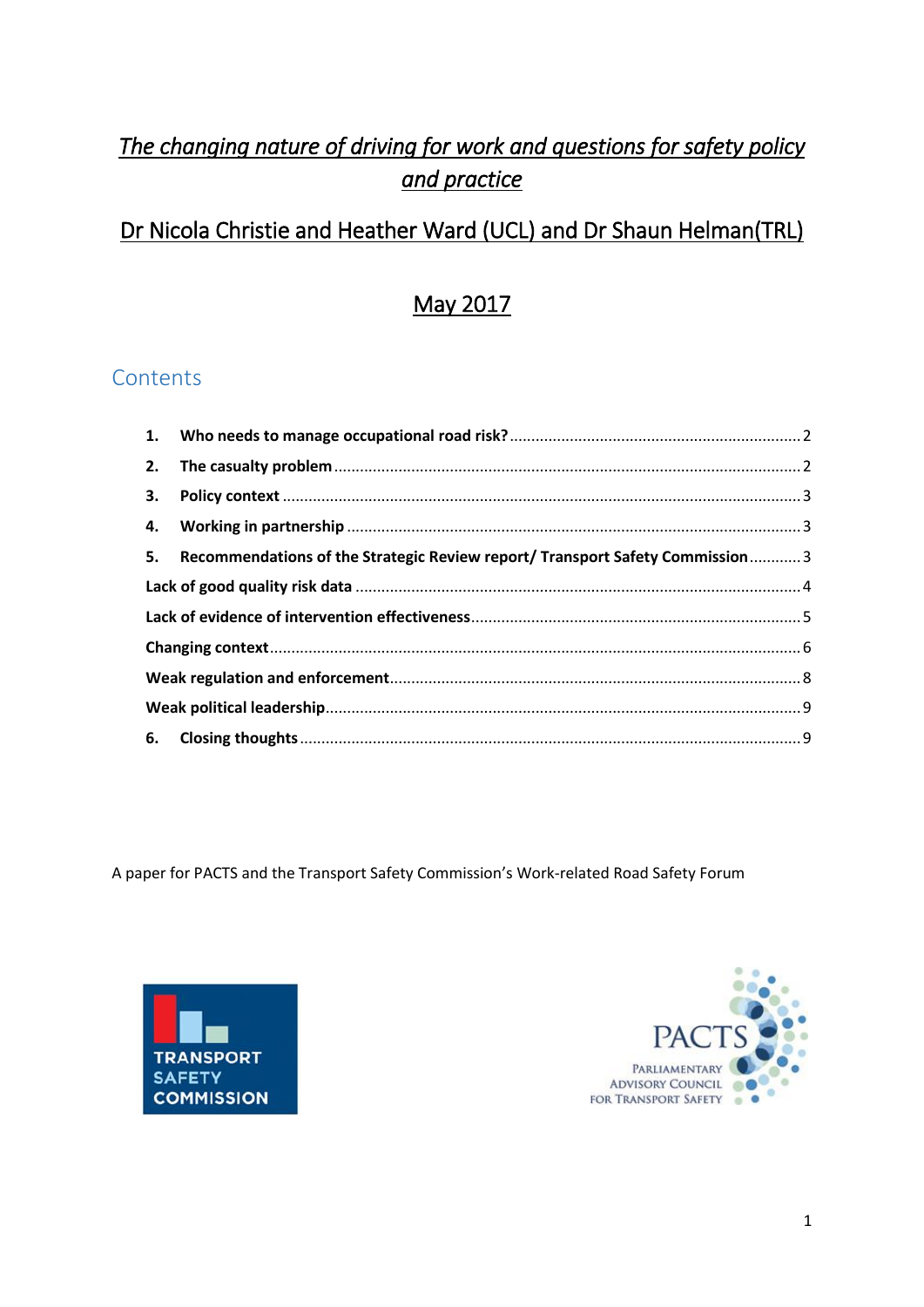# <span id="page-1-0"></span>1. Who needs to manage occupational road risk?

According to the Health and Safety Executive (HSE, 2014) the management of occupational road risk (MORR) applies to 'any employer with employees who drive, or ride a motorcycle or bicycle at work, as well as self-employed people. It also applies to those using their own vehicle for a work-related journey. '

# <span id="page-1-1"></span>2. The casualty problem

A strategic review of the management of road risk (Helman, Christie, Ward et al 2014) have showed that between 2006-2012 there has been little change in the number of road casualties associated with 'driving for work' which accounted for just under 30% of fatalities and just over 22% of serious casualties.

The reports showed that drivers themselves (16,270 drivers in 2012) are injured in about 30% of collisions, but it is other road users who are more often killed or injured by at work drivers (25,484 other road users in 2012) (Figure 1). This was particularly noticeable for fatalities where other road users were nearly five times more likely to be killed than a driver (87 drivers and 422 other road users). These figures need to be caveated by the fact that we do not know how reliable the 'driving for work' category is and what it covers (especially for car and van collisions).



<span id="page-1-2"></span>Figure 1: The percentage of drivers and riders driving for work, their passenger or other road users not in their vehicle who are killed or injured (2012) (Helman et al 2014).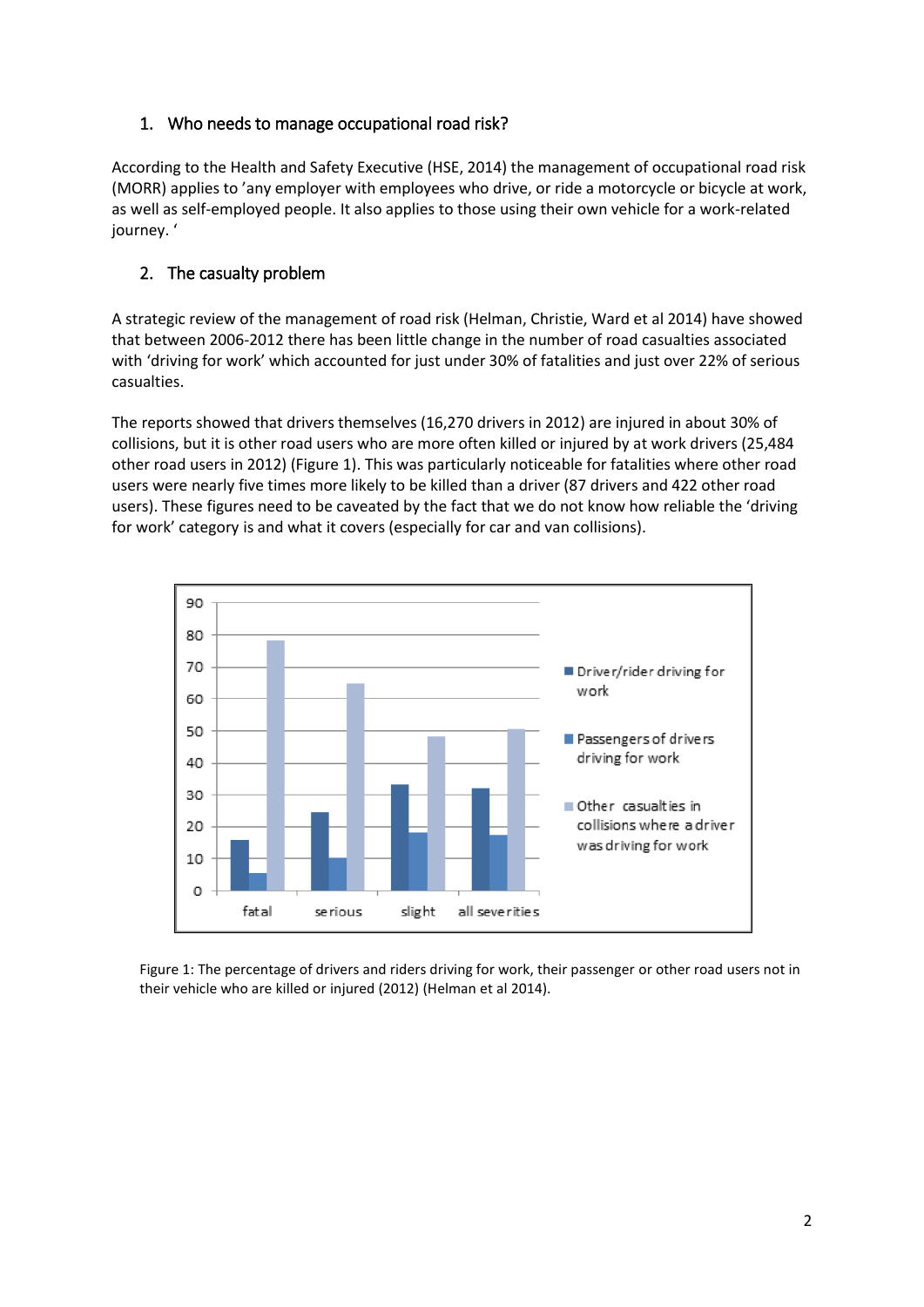# 3. Policy context

The road safety statement from the Department for Transport (DfT, 2015) 'Working Together to Build a Safer Road System British Road Safety Statement' 1 identifies *Encouraging better occupational road safety, fleet management and procurement* as an objective stating:

*"Road safety is not just a matter for government and the public sector. The safe movement of goods and services is vital for the national economy and industry as a whole. As around a third of road traffic collisions involve a person at work, there is more that we can do working with industry and the rest of government to support and promote good practice in safer fleet management and occupational road safety."*

The DfT has stated that they will meet this objective in a number of ways by evaluating existing safer driving for work schemes to understand what works, specifically looking at the role of:

- telematics products,
- company reporting on collision rates,
- **•** effective employee intoxication policies,
- procurement of safer vehicles,
- good practice relating to vehicle design and driver training,
- driving techniques and behaviours which are not only safer but also more fuel efficient.

## <span id="page-2-0"></span>4. Working in partnership

The Department for Transport has identified the vehicle leasing sector as a key collaborator 'as it accounts for one tenth of cars and up to one quarter of Heavy Goods Vehicles (HGVs) on our roads'. In addition, fleet buyers are identified to encourage faster take-up of the latest safer designs. The Department for Transport has established a multi-agency road safety delivery group – but it is not clear who the members are or whether employers' organisations, insurers and the Health and Safety Executive are represented.

## <span id="page-2-1"></span>5. Recommendations of the Strategic Review report/ Transport Safety Commission

A range of research projects, including most recently the TRL/UCL/RoSPA Strategic Review report<sup>2</sup> have identified a number of areas which need to be addressed based on analysis of current problems, as shown in the diagram below.

<sup>1</sup> <sup>1</sup> <https://www.gov.uk/government/publications/road-safety-statement-working-together-to-build-a-safer-road-system>

<sup>2</sup> <https://www.rospa.com/rospaweb/docs/Advice-Services/Road-Safety/morr-strategic-review.pdf>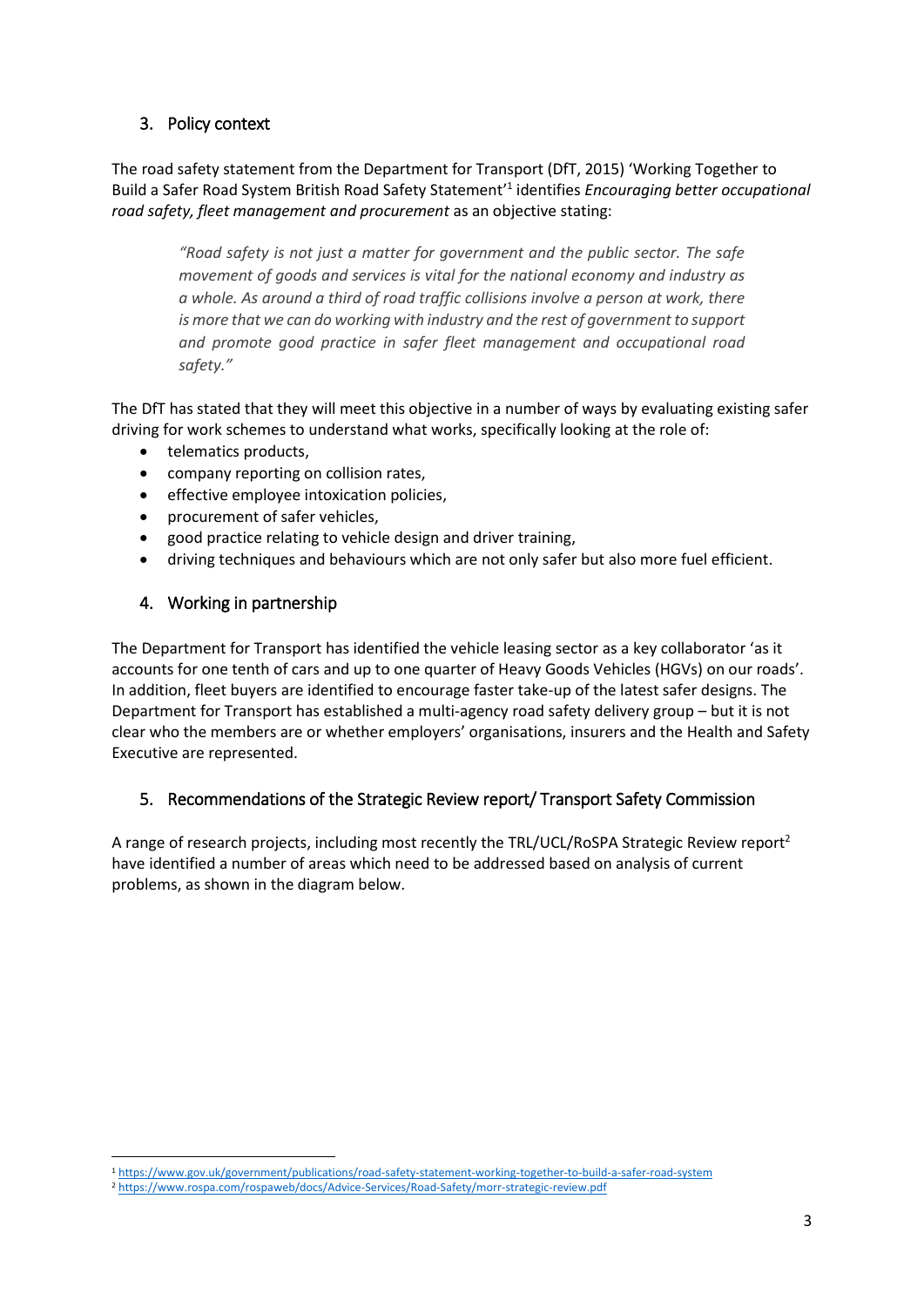

These areas are addressed in the sections below.

#### <span id="page-3-0"></span>*Lack of good quality risk data*

#### *Understanding risk*

We do not have estimates for the numbers of people who drive for work which means it is difficult to estimate fatality rates per 100,000 workers or working drivers. The Safety Commission report<sup>3</sup> (Transport Safety Commission 2015) highlighted that the risk of driving a heavy goods vehicle for work is comparable to other high-risk occupations:

*"The HSE have estimated the fatality rate for drivers of heavy goods vehicles (HGVs) over 7.5 tonnes to be 4.4/100,000 HGV Drivers (based on 5 year average 2006/07- 2010/11 with a 5 year average of 12 fatalities a year) which is second only to agriculture with a death rate of 10.3 per 100,000 workers over the same period".* 

#### *How we compare to other countries*

Currently, we do not have comparative data on work related driving risk to compare our performance with that of other countries such as the Netherlands or Germany. In 2017, the European Transport Safety Council are set to publish a Work Related Road Safety Flash under its Performance Indicator programme – this will enable a comparison of UK work related safety with other European countries. This initiative will provide an opportunity to explore how UK data compares with other countries and whether or not data are or can be 'harmonised'.

 $\overline{a}$ <sup>3</sup> [http://www.pacts.org.uk/wp-content/uploads/sites/2/TSCResponsibility\\_LowRes%20COMPLETE%20FINAL.pdf](http://www.pacts.org.uk/wp-content/uploads/sites/2/TSCResponsibility_LowRes%20COMPLETE%20FINAL.pdf)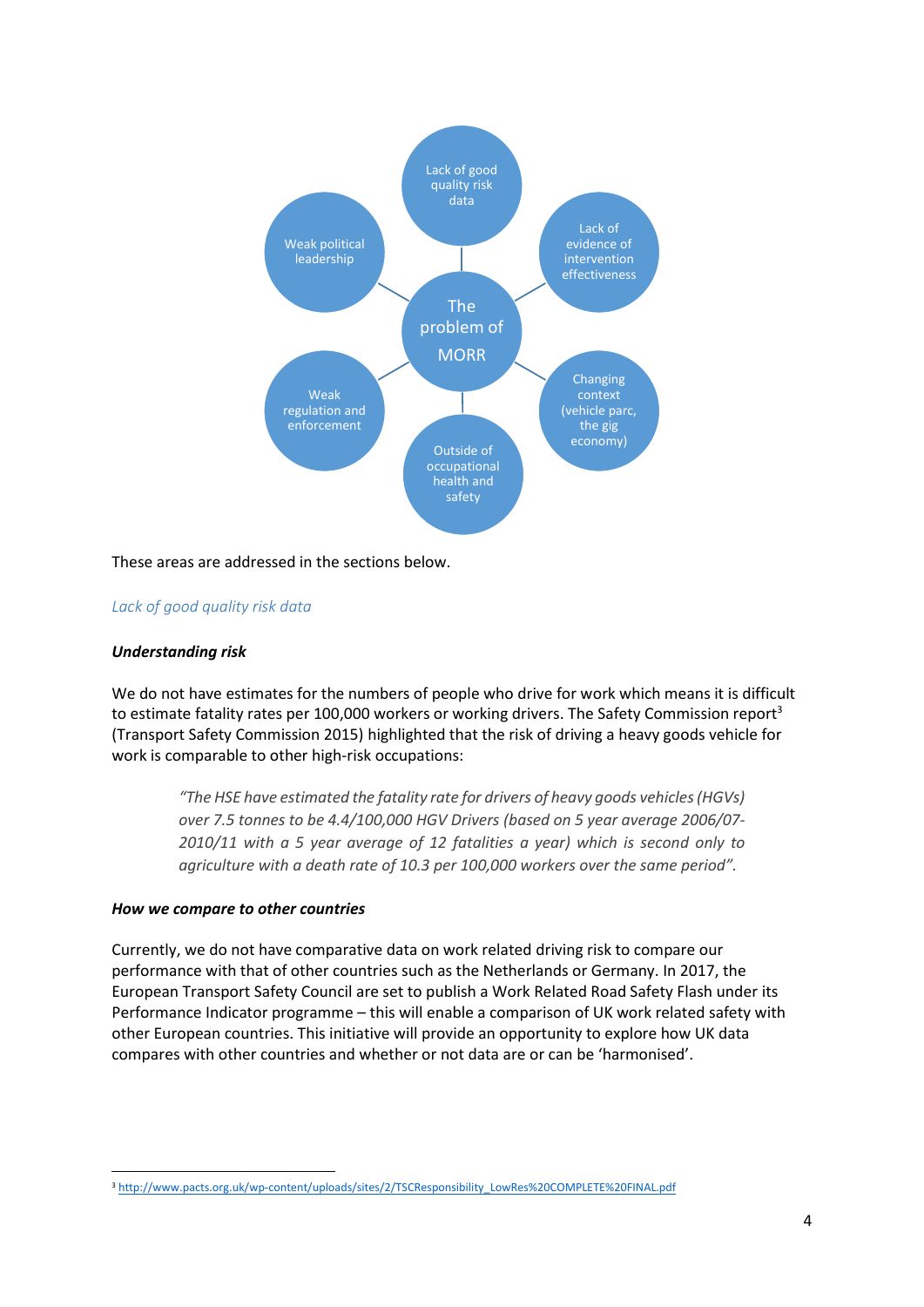## *Key questions to address:*

- Is the risk of a collision by 'at work' drivers higher than or about the same as those driving for non-work purposes?
- What are the circumstances in which vulnerable road users are injured by people driving or riding for work?
	- We need to know 'Who (age, gender), where (rural/urban), when (time/day/month) and why (contributory factors)'?
- What are the circumstances in which drivers or riders 'at work' injure themselves?
	- $\div$  We need to know 'Who (age, gender), driving or riding what (type of vehicle), where (rural/urban), when (time/day/month) and why (contributory factors)'?
- What could we learn from other countries and what does a harmonised dataset across Europe look like?

## *Implications for policy:*

- A working group should be set up to enhance the data on work related road safety including multiple data sources such as STATS19, the Labour Force Survey, RIDDOR, local Accident and Emergency statistics, and information from insurers and from the NPCC (formerly ACPO) National Roads Policing Intelligence Forum (NRPIF).
- A Periodic review of serious and fatal collisions in order to understand the circumstances in which drivers and riders and vulnerable road users are injured in collisions.
- Government should require HSC/E employers have to report on the RIDDOR database or an independent national register when someone has been injured on the roads whilst driving for work, or when someone driving for work injures a member of the public.
- An indicator for driving for work should be part of a national road safety strategy.
- There should be stronger regulation to create more substantial fines for large fleets that have insufficient management of work related road safety.
- The government should work with the European countries to agree common dataset

## <span id="page-4-0"></span>Lack of evidence of intervention effectiveness

A review in 2011<sup>4</sup> concluded that only a handful of interventions that were designed to improve work related road safety had been properly evaluated. The Strategic Review (Helman et al, 2014) concluded that little has changed, despite the promise demonstrated by several approaches based on telematics systems. The promise shown by telematics systems is somewhat tempered by the reluctance of insurers and providers to allow open access to their data because of its commercial sensitivity.

## *Key questions to address:*

- What are the barriers to evaluation of interventions?
- What are those interventions that show most promise, in terms of their theoretical plausibility?
- What is the most efficient way to introduce interventions into the management of road risk in fleets?
- How can the research community work with insurers and businesses to develop and apply formative, process and outcome evaluation methods to enhance the evidence base? If

<sup>1</sup> <sup>4</sup>[https://www.iosh.co.uk/~/media/Documents/Books%20and%20resources/Policy%20and%20Consultation/Work%20related%20road%20](https://www.iosh.co.uk/~/media/Documents/Books%20and%20resources/Policy%20and%20Consultation/Work%20related%20road%20safety%20literature%20review.pdf?la=en) [safety%20literature%20review.pdf?la=en](https://www.iosh.co.uk/~/media/Documents/Books%20and%20resources/Policy%20and%20Consultation/Work%20related%20road%20safety%20literature%20review.pdf?la=en)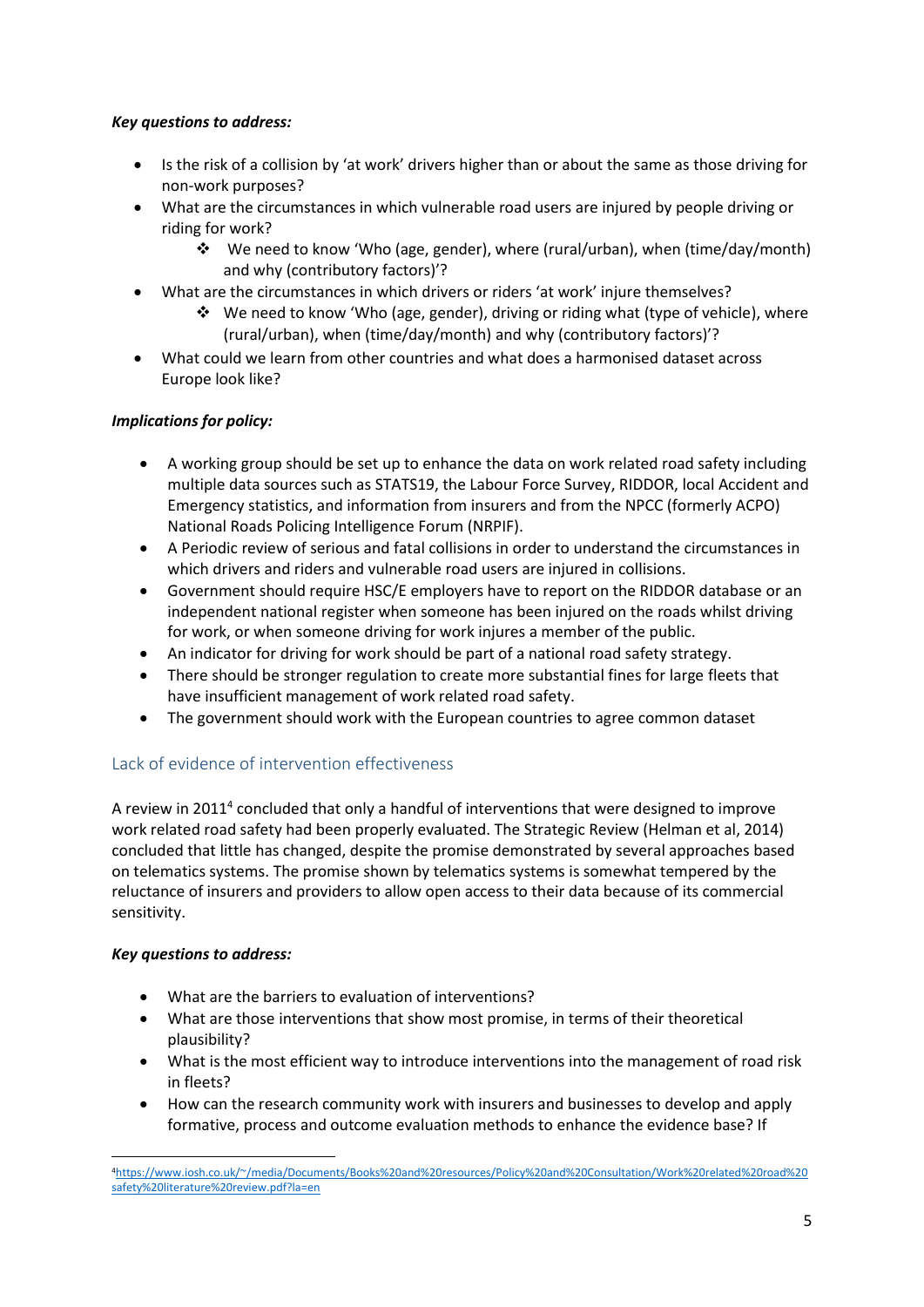telematics suppliers will not engage with this process, can the research community seek funding for their own telematics data and develop their own risk algorithms that are then used as open source research tools?

#### *Implications for policy:*

 A research programme should be developed to explore the potential role of telematics as a tool for managing risk and its acceptability and usability especially among small enterprises and owner drivers.

## <span id="page-5-0"></span>Changing context

## Vehicle parc

The vehicle parc is changing. Against a backdrop of fewer and larger HGVs, there is an increase in the number of vans. According to DfT statistics, van drivers are more likely than car drivers to speed, to use a handheld mobile phone, and to avoid wearing their seat belt. Company car drivers (the basis of many of the earlier estimates of risk for at-work driving) are less common now, and the extent to which grey fleet vehicles represent greater risk is unknown. Another unknown is whether the risks that may be associated with other modes of transport (for example public transport, or cycling and walking) are also within the remit of work-related exposure, and whether they are greater or lesser than driving risks.

## *Key questions to address:*

- What other behavioural and operational (e.g. time of day, type of road) differences are there between occupational drivers of different vehicle types?
- How do grey fleet drivers differ from drivers of other work vehicles in their risk?
- What are the risks for different groups of drivers such as those involved in deliveries by HGVs and light vans, public transport and construction drivers?
- What are the risks associated with other modes such as motorcycle riders and cyclists?

## *Implications for policy:*

 A research programme needs to be developed to explore the relative risks experienced and created by drivers of different types of vehicles for different types of work. Research could focus on quantitative analysis of police recorded data in more depth and using qualitative research to explore what drivers feel are the main risks and how they manage them (or not).

## The 'gig' economy and lifestyle couriers

The growth of digital platforms accessible via smartphones are transforming the nature of work and giving rise to new independent ways of working. The gig or sharing economy describes this new trend in work. The gig economy involves people who do not get paid a salary but get paid per gig similar to a 'piece rate' whereby service providers are linked to service users via an app. Examples of this type of employment are Uber (taxi service, food delivery) and Deliveroo (food delivery). Drivers and riders who earn money in this way are often referred as lifestyle couriers or workers.

There is growing action to regulate these forms of employment to provide workers' rights however little is known about how health and safety is embedded in these types of employment and whether workers are provided with training or are required to have training. The new inquiry by the Business,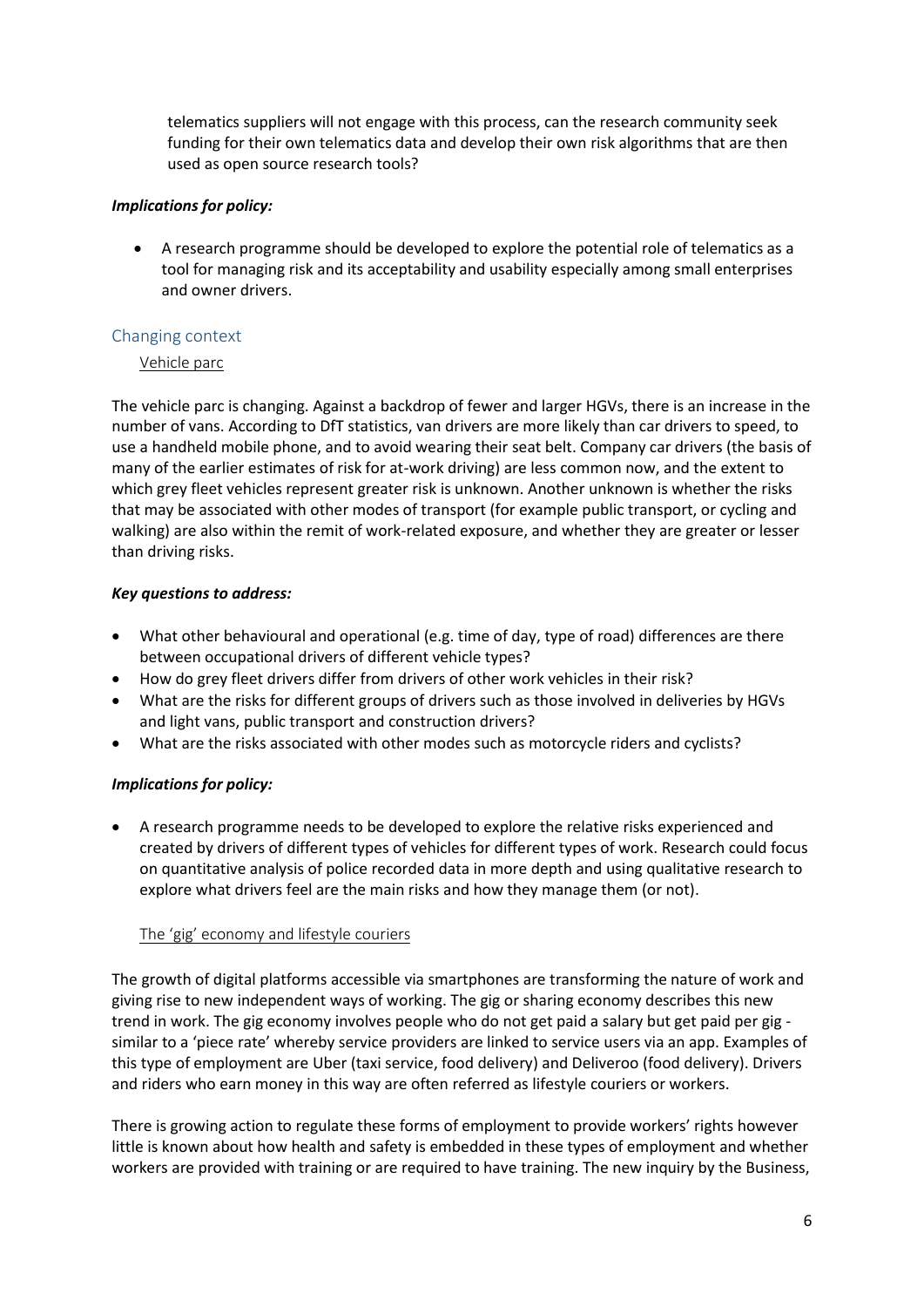Energy and Industrial Strategy Committee: "The future world of work and rights of workers" 5 launched in December 2016 identified questions about employment rights but none about health and safety.

An international survey by the McKinsey Global Institute (MGI) (2016)<sup>6</sup> estimated that 162 million people worldwide people are employed as independent workers with official statistics suggesting that there are five million such workers in the UK. The MGI report concluded that whilst these independent workers participate by choice and enjoy the flexibility and independence of such work there is a policy need to resolve the problems of employment rights and access to training.

Given that many of those working in the gig economy are independent workers who provide transport based services - driving or riding- it seems critical to understand the health and safety issues around such employment. There are many health and safety issues to be addressed in such 'gig' employment. For example, evidence has shown that there is elevated risk for despatch riders/couriers<sup>7</sup> such risks may also be experienced by gig workers who are offering transport based, time pressured services.

## *Key questions:*

- How many workers are involved in transport based gig economy?
- How are or can they be represented in the casualty report?
- What sort of health and safety training do they have or are they provided with?
- What road casualty risks (or near misses) are associated with workers and their passengers (where applicable) in the transport based gig economy?
- Many of the transport based 'gig' services such as Deliveroo are time pressured and occur at night (and delivered by people who also work during the day) - what do we know about the role of fatigue in the safety of such services?

## *Implications for policy:*

1

- The DfT needs to commission research into understanding the safety issues around unregulated transport based work in the gig economy
- The DfT needs to work with coordinators of digital platforms such as Uber, Deliveroo to encourage uptake of safety training.

#### Risks associated with outsourcing of transport services (emerging issue)

There is an emerging problem of risks outsourcing of transport services and whether health and safety training is embedded in the commissioning process. There was a recent news story that the drivers of the Private Ambulance Service in Basildon, Essex only had one hour of training to drive

<sup>5</sup> [http://www.parliament.uk/business/committees/committees-a-z/commons-select/business-energy-industrial-strategy/news](http://www.parliament.uk/business/committees/committees-a-z/commons-select/business-energy-industrial-strategy/news-parliament-2015/the-future-world-of-work-and-rights-of-workers-launch-16-17/)[parliament-2015/the-future-world-of-work-and-rights-of-workers-launch-16-17/](http://www.parliament.uk/business/committees/committees-a-z/commons-select/business-energy-industrial-strategy/news-parliament-2015/the-future-world-of-work-and-rights-of-workers-launch-16-17/)

<sup>6</sup>[http://www.google.co.uk/url?sa=t&rct=j&q=&esrc=s&source=web&cd=2&cad=rja&uact=8&ved=0ahUKEwjO0cuB1q3RAhUFPxoKHawbBg](http://www.google.co.uk/url?sa=t&rct=j&q=&esrc=s&source=web&cd=2&cad=rja&uact=8&ved=0ahUKEwjO0cuB1q3RAhUFPxoKHawbBgQQFgghMAE&url=http%3A%2F%2Fwww.mckinsey.com%2F~%2Fmedia%2FMcKinsey%2FGlobal%2520Themes%2FEmployment%2520and%2520Growth%2FIndependent%2520work%2520Choice%2520necessity%2520and%2520the%2520gig%2520economy%2FIndependent-Work-Choice-necessity-and-the-gig-economy-Executive-Summary.ashx&usg=AFQjCNF7CmqvD0yA_JeibZBmmpTsYPGp4Q&sig2=mX0UNWB9GojpFvdL8uomow) [QQFgghMAE&url=http%3A%2F%2Fwww.mckinsey.com%2F~%2Fmedia%2FMcKinsey%2FGlobal%2520Themes%2FEmployment%2520and](http://www.google.co.uk/url?sa=t&rct=j&q=&esrc=s&source=web&cd=2&cad=rja&uact=8&ved=0ahUKEwjO0cuB1q3RAhUFPxoKHawbBgQQFgghMAE&url=http%3A%2F%2Fwww.mckinsey.com%2F~%2Fmedia%2FMcKinsey%2FGlobal%2520Themes%2FEmployment%2520and%2520Growth%2FIndependent%2520work%2520Choice%2520necessity%2520and%2520the%2520gig%2520economy%2FIndependent-Work-Choice-necessity-and-the-gig-economy-Executive-Summary.ashx&usg=AFQjCNF7CmqvD0yA_JeibZBmmpTsYPGp4Q&sig2=mX0UNWB9GojpFvdL8uomow) [%2520Growth%2FIndependent%2520work%2520Choice%2520necessity%2520and%2520the%2520gig%2520economy%2FIndependent-](http://www.google.co.uk/url?sa=t&rct=j&q=&esrc=s&source=web&cd=2&cad=rja&uact=8&ved=0ahUKEwjO0cuB1q3RAhUFPxoKHawbBgQQFgghMAE&url=http%3A%2F%2Fwww.mckinsey.com%2F~%2Fmedia%2FMcKinsey%2FGlobal%2520Themes%2FEmployment%2520and%2520Growth%2FIndependent%2520work%2520Choice%2520necessity%2520and%2520the%2520gig%2520economy%2FIndependent-Work-Choice-necessity-and-the-gig-economy-Executive-Summary.ashx&usg=AFQjCNF7CmqvD0yA_JeibZBmmpTsYPGp4Q&sig2=mX0UNWB9GojpFvdL8uomow)[Work-Choice-necessity-and-the-gig-economy-Executive-](http://www.google.co.uk/url?sa=t&rct=j&q=&esrc=s&source=web&cd=2&cad=rja&uact=8&ved=0ahUKEwjO0cuB1q3RAhUFPxoKHawbBgQQFgghMAE&url=http%3A%2F%2Fwww.mckinsey.com%2F~%2Fmedia%2FMcKinsey%2FGlobal%2520Themes%2FEmployment%2520and%2520Growth%2FIndependent%2520work%2520Choice%2520necessity%2520and%2520the%2520gig%2520economy%2FIndependent-Work-Choice-necessity-and-the-gig-economy-Executive-Summary.ashx&usg=AFQjCNF7CmqvD0yA_JeibZBmmpTsYPGp4Q&sig2=mX0UNWB9GojpFvdL8uomow)

[Summary.ashx&usg=AFQjCNF7CmqvD0yA\\_JeibZBmmpTsYPGp4Q&sig2=mX0UNWB9GojpFvdL8uomow](http://www.google.co.uk/url?sa=t&rct=j&q=&esrc=s&source=web&cd=2&cad=rja&uact=8&ved=0ahUKEwjO0cuB1q3RAhUFPxoKHawbBgQQFgghMAE&url=http%3A%2F%2Fwww.mckinsey.com%2F~%2Fmedia%2FMcKinsey%2FGlobal%2520Themes%2FEmployment%2520and%2520Growth%2FIndependent%2520work%2520Choice%2520necessity%2520and%2520the%2520gig%2520economy%2FIndependent-Work-Choice-necessity-and-the-gig-economy-Executive-Summary.ashx&usg=AFQjCNF7CmqvD0yA_JeibZBmmpTsYPGp4Q&sig2=mX0UNWB9GojpFvdL8uomow)

<sup>7</sup>[https://www.google.co.uk/url?sa=t&rct=j&q=&esrc=s&source=web&cd=1&ved=0ahUKEwi89quz1q3RAhVI6xoKHdP3AJAQFggdMAA&url=](https://www.google.co.uk/url?sa=t&rct=j&q=&esrc=s&source=web&cd=1&ved=0ahUKEwi89quz1q3RAhVI6xoKHdP3AJAQFggdMAA&url=https%3A%2F%2Fosha.europa.eu%2Fen%2Ftools-and-publications%2Fpublications%2Fliterature_reviews%2Fdelivery-despatch-riders.pdf&usg=AFQjCNHJxs0S10hhwyCEcwTAR6I-iEDM_g&sig2=RcPivQNhvykygmU7N_fhIw&bvm=bv.142059868,d.d2s) [https%3A%2F%2Fosha.europa.eu%2Fen%2Ftools-and-publications%2Fpublications%2Fliterature\\_reviews%2Fdelivery-despatch](https://www.google.co.uk/url?sa=t&rct=j&q=&esrc=s&source=web&cd=1&ved=0ahUKEwi89quz1q3RAhVI6xoKHdP3AJAQFggdMAA&url=https%3A%2F%2Fosha.europa.eu%2Fen%2Ftools-and-publications%2Fpublications%2Fliterature_reviews%2Fdelivery-despatch-riders.pdf&usg=AFQjCNHJxs0S10hhwyCEcwTAR6I-iEDM_g&sig2=RcPivQNhvykygmU7N_fhIw&bvm=bv.142059868,d.d2s)[riders.pdf&usg=AFQjCNHJxs0S10hhwyCEcwTAR6I-iEDM\\_g&sig2=RcPivQNhvykygmU7N\\_fhIw&bvm=bv.142059868,d.d2s](https://www.google.co.uk/url?sa=t&rct=j&q=&esrc=s&source=web&cd=1&ved=0ahUKEwi89quz1q3RAhVI6xoKHdP3AJAQFggdMAA&url=https%3A%2F%2Fosha.europa.eu%2Fen%2Ftools-and-publications%2Fpublications%2Fliterature_reviews%2Fdelivery-despatch-riders.pdf&usg=AFQjCNHJxs0S10hhwyCEcwTAR6I-iEDM_g&sig2=RcPivQNhvykygmU7N_fhIw&bvm=bv.142059868,d.d2s)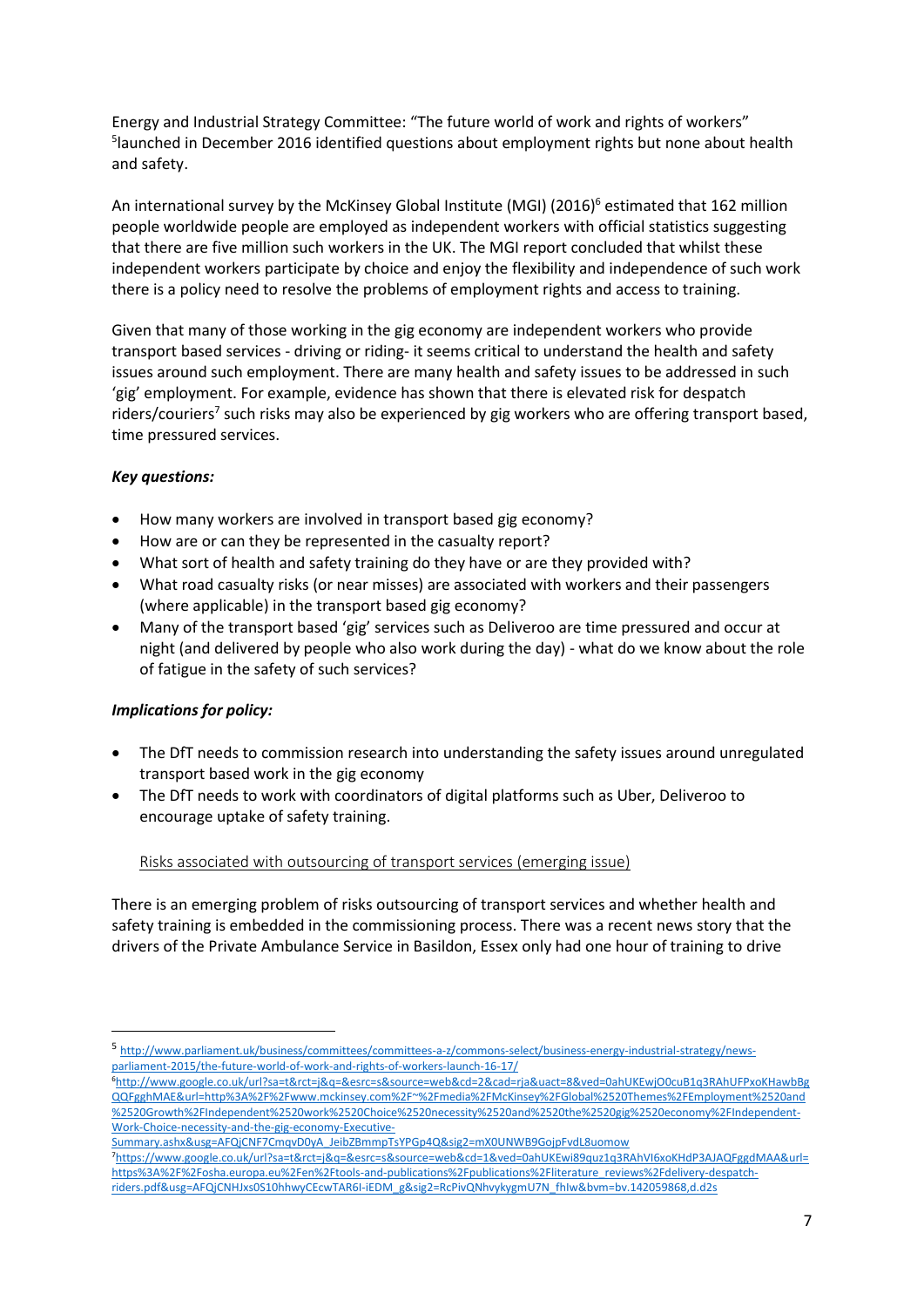under blue lights compared to NHS drivers who are trained for two weeks<sup>8</sup>. There is a need to understand where health and safety fits in the outsourcing of safety critical services.

## <span id="page-7-0"></span>Weak regulation and enforcement

It has been widely reported that occupational road risk is the 'poor relation' of occupational health and safety risk. The lack of reporting requirements alluded to in the 'data' section above is just one part of this. When businesses are engaged for their opinions on occupational road risk the constant feedback is that driving is simply not perceived as risky, and because of this and the lack of requirements and regulations it is simply not managed as well as general workplace health and safety.

A startling example of this can be seen in the original CLOCS (Construction Logistics and Cyclist Safety) project funded by TfL<sup>9</sup>. It is an exchange between a researcher and a construction site subcontractor:

*Interviewer: "When they [drivers who serve your construction site] leave the site, do you see any responsibility for them driving safely? Respondent: "No".*

A similar conversational outcome relating to aspects of on-site safety (e.g. hard hats and other protective equipment) is unthinkable. This finding is not specific to construction. The weak regulatory framework around work related driving exacerbates the situation. For example there is no investigator for work-related road collisions. In some cases (for example those driving vans, which do not require an operator licence) there is no need to demonstrate competence. While corporate manslaughter legislation is in place, it does not appear to be widely used for cases involving workrelated road collisions and injuries.

The key focus of much applied work in this field (e.g. CLOCS) has been to address this imbalance between work-related driving risk and general health and safety.

A further area that needs improvement is enforcement and following-up of organisational bad practice.

#### *Key questions to address:*

- How can ORR be elevated to the same level of importance as H&S?
- How can we get the message across that driving is no different to operating any other kind of heavy equipment at work?

#### *Implications for policy:*

**.** 

 Employers should be encouraged to follow the HSE guidance and to adopt and follow ISO 39001 – Road Traffic Safety Management Systems. (A new ISO 39001 Start Up guide is in preparation which should help employers implement the standard.)

<sup>8</sup> [https://www.google.co.uk/url?sa=t&rct=j&q=&esrc=s&source=web&cd=1&ved=0ahUKEwi89quz1q3RAhVI6xoKHdP3AJAQFggdMAA&url=](https://www.google.co.uk/url?sa=t&rct=j&q=&esrc=s&source=web&cd=1&ved=0ahUKEwi89quz1q3RAhVI6xoKHdP3AJAQFggdMAA&url=https%3A%2F%2Fosha.europa.eu%2Fen%2Ftools-and-publications%2Fpublications%2Fliterature_reviews%2Fdelivery-despatch-riders.pdf&usg=AFQjCNHJxs0S10hhwyCEcwTAR6I-iEDM_g&sig2=RcPivQNhvykygmU7N_fhIw&bvm=bv.142059868,d.d2s) [https%3A%2F%2Fosha.europa.eu%2Fen%2Ftools-and-publications%2Fpublications%2Fliterature\\_reviews%2Fdelivery-despatch](https://www.google.co.uk/url?sa=t&rct=j&q=&esrc=s&source=web&cd=1&ved=0ahUKEwi89quz1q3RAhVI6xoKHdP3AJAQFggdMAA&url=https%3A%2F%2Fosha.europa.eu%2Fen%2Ftools-and-publications%2Fpublications%2Fliterature_reviews%2Fdelivery-despatch-riders.pdf&usg=AFQjCNHJxs0S10hhwyCEcwTAR6I-iEDM_g&sig2=RcPivQNhvykygmU7N_fhIw&bvm=bv.142059868,d.d2s)[riders.pdf&usg=AFQjCNHJxs0S10hhwyCEcwTAR6I-iEDM\\_g&sig2=RcPivQNhvykygmU7N\\_fhIw&bvm=bv.142059868,d.d2s](https://www.google.co.uk/url?sa=t&rct=j&q=&esrc=s&source=web&cd=1&ved=0ahUKEwi89quz1q3RAhVI6xoKHdP3AJAQFggdMAA&url=https%3A%2F%2Fosha.europa.eu%2Fen%2Ftools-and-publications%2Fpublications%2Fliterature_reviews%2Fdelivery-despatch-riders.pdf&usg=AFQjCNHJxs0S10hhwyCEcwTAR6I-iEDM_g&sig2=RcPivQNhvykygmU7N_fhIw&bvm=bv.142059868,d.d2s) <sup>9</sup> <http://content.tfl.gov.uk/construction-logistics-and-cyclist-safety-summary-report.pdf>